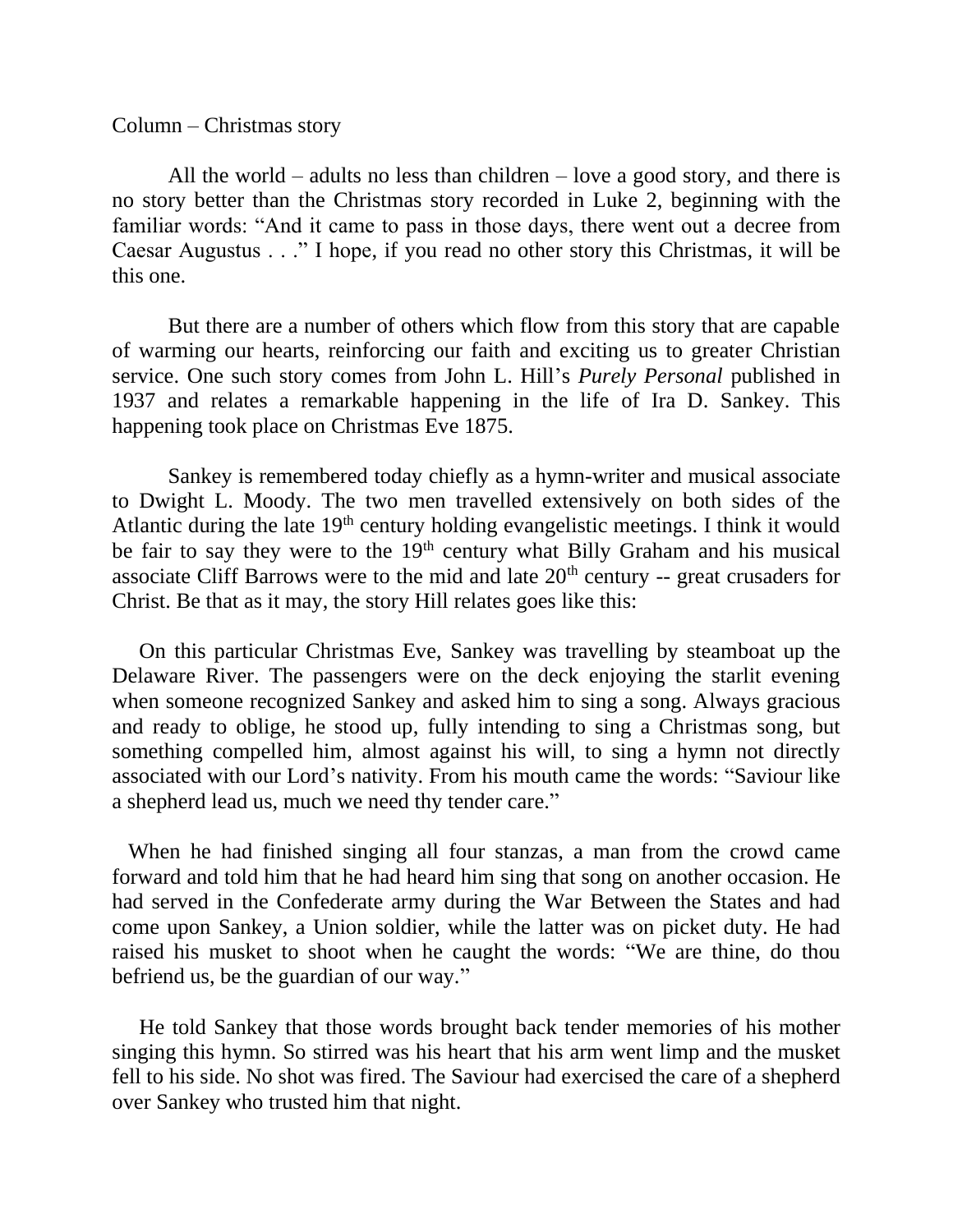This story reminds us of God's providential care, which means that nothing can happen to us outside the circle of His sovereignty. It does not mean that bad things never happen to good people or that God stops every bullet, real or metaphorical, aimed in the direction of His own. Such an assertion would be a monstrous denial of the cross, to say nothing of the experiences of many saints down through history.

What it does mean is that the God we serve, the God revealed in and through Jesus of Nazareth, is not an out-of-control God. On the contrary, He is active in creation and at work in the lives of His people.

At times, for reasons known only to Himself, He does stop a speeding bullet, or, in the case of Sankey, keeps that bullet from being fired. But at others, again for reasons known only to Himself, He does not. There are examples of both -- God intervening and allowing – in the Bible. In both cases, however, God remains in control.

Even when evil seems to win, the Maker and Sustainer of the Universe remains in charge. Because He is a big God, He is able to override the acts of free moral agents -- even thoroughly wicked ones – and to weave those acts into his ultimate plan for good. The supreme example of God doing this is the resurrection of Jesus. Men put Jesus on the cross. Their act was real, and they are responsible, but evil did not have the final word. What they meant for evil God meant for good. Through their wicked act came salvation to the world.

 At Christmas and always, we can entrust ourselves and those we love, not to an out-of-control God, but to the One who alone can be trusted to be "the Guardian of our way."

Decorate your tree, put up your lights, wrap your presents, prepare your feast, but don't forget the One who is the reason for the season.

*O LORD, raise up, we pray thee, thy power, and come among us, and with great might succour* [help] *us; that whereas, through our sins and wickedness, we are sore let and hindered in running the race that is set before us, thy bountiful grace and mercy may speedily help and 'deliver us; through the satisfaction of thy Son our Lord, to whom, with thee and the Holy Ghost, be honour and glory, world without end. Amen. (Collect for the Fourth Sunday in Advent, Book of Common Prayer).*